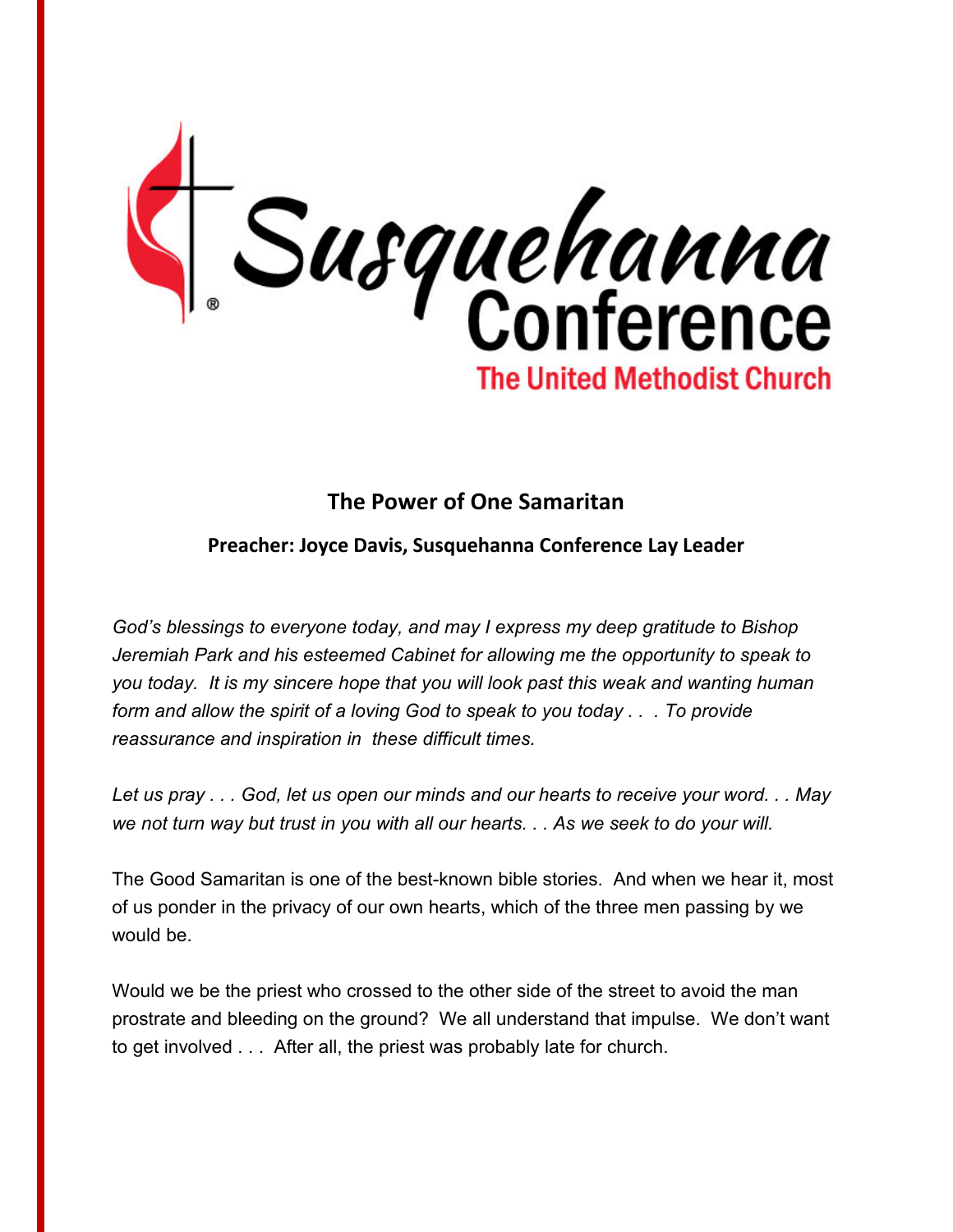Or would we be the Levite . . . So busy and so rushed, he didn't have time to help a person clearly suffering and probably dying.

It's important for us to know that the two people who passed by were among God's most faithful . . . Really good people. A priest and a Levite, a man so respected he could serve as a judge or a teacher.

But have we ever stopped to think that we could be the person on the ground, wounded and bleeding, hoping against hope someone will stop to help?

That was me, one day. It could happen to anyone, anytime, anywhere.

Let me share a very real-life story on today's topic that might help us explore the power of one Samaritan.

It was a cold, dreary day, *bp* – before pandemic . . . I was walking Laska . . . My youthful, 100-pound Alaskan malamute, and I had on a thick overcoat with several long scarfs to block the wind.

Laska wanted to run, and for some reason, I thought I was 14. I soon learned I wasn't and found myself falling. My foot getting caught up in my scarf, I was thrown off balance and finally hit the cold, hard ground -- three times.

First my hip, then my elbow and arms . . . And finally my chin crashed onto the pavement, leaving me dazed and unable to move.

My hand still held onto Laska's leash, so she couldn't go anywhere. But neither could I. And I recall lying there for what seemed like forever, hoping someone, anyone, would pass by to help me get home.

I remember thinking . . . Where are my neighbors?

But if anyone peeked out of their window that brisk, wintry day, not a single good Samaritan rushed out to help. And not one car turned onto the street where I lay like the man on the road to Jericho.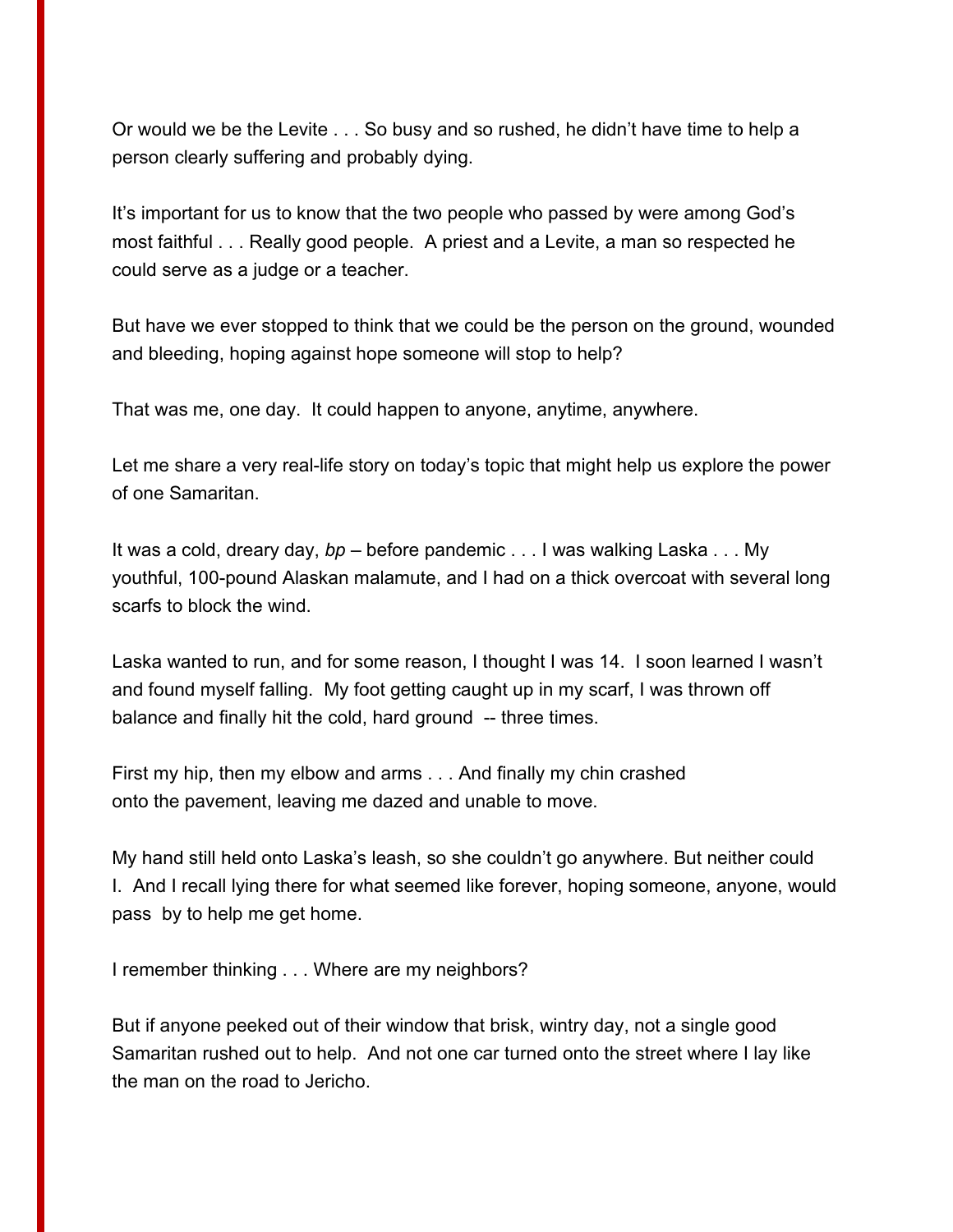I really needed a good Samaritan. . . I needed just one person willing to help.I

In this little story is the message I'd like to bring to you today . . . At some point in our lives, we may be the one sprawled out on the ground . . . Figuratively or literally. And at some point in our lives, one person can have the power to help or to look the other way as we suffer.

As we know one person can speak a word to a someone suffering in sin and save a life. Many of us were set on the right path by one person's teaching . . . By one person's speaking truth into our lives . . .by one person's love.

What we also know is that when we touch one life, we touch thousands. We know one good Samaritan can change the world.

I spent more than two decades working as a foreign correspondent and traveling the world. And I have witnessed first-hand the power of one person to impact the world for good or for evil.

The kind of travel i did wasn't tourism, though. I went to some of the most war-ravaged places in the world. Places like Sudan, Afghanistan, Pakistan, and Egypt. . . I have seen what happens in places where neighbors turned on each other – where extremists ideas take hold – and where generations suffer as a result.

I learned one person has the power to stop the carnage or to push people into genocide and war.

I learned never to underestimate the power of one person – to spare millions needless agony and suffering -- or stir up unspeakable evil and turn neighbors against each other.

Yes, I have come to know that peace and conflict often begin and end with one person. With one person like each of us.

But it's a sad fact that, too often, good people stand back and allow the forces of evil, chaos and destruction to win.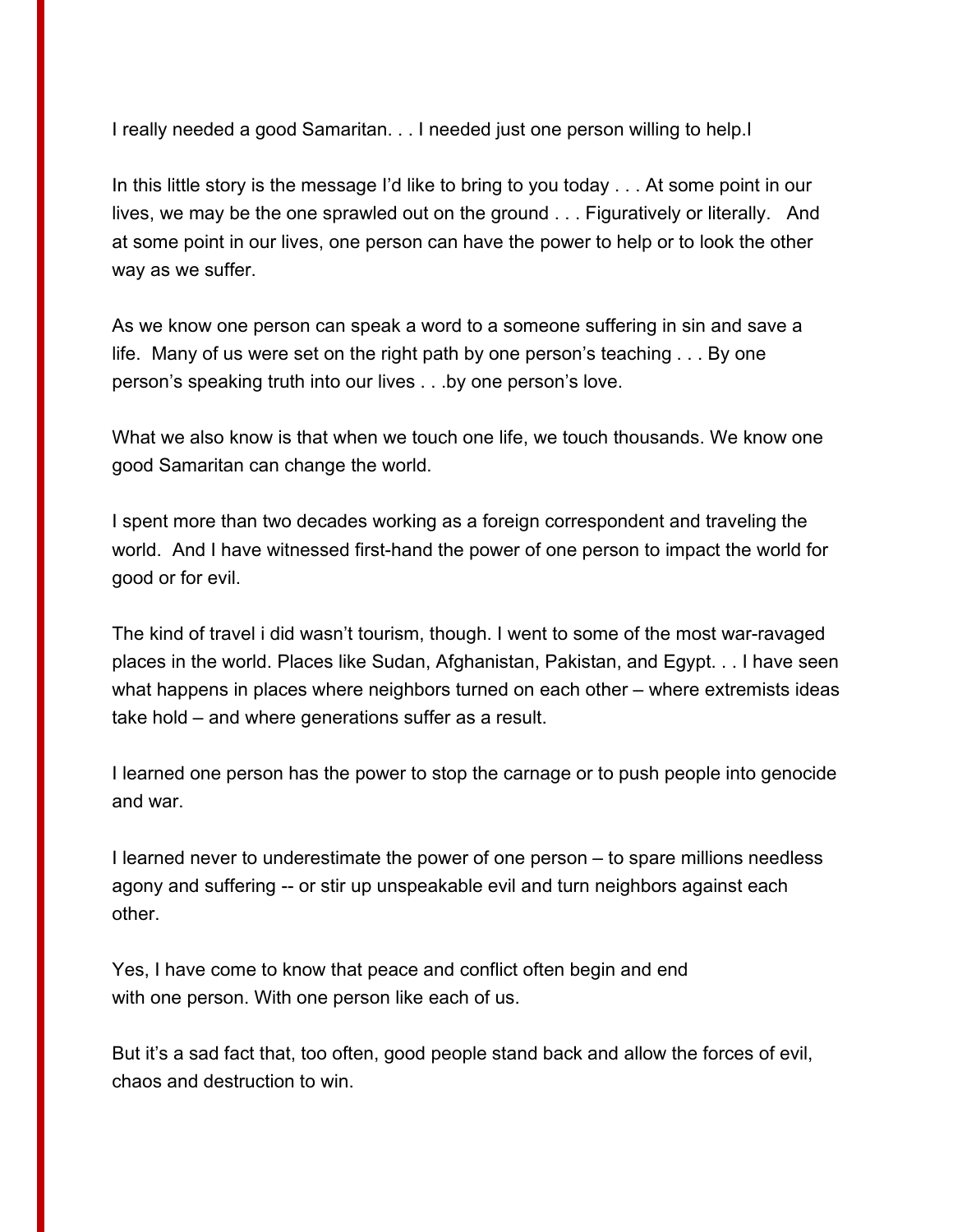Too many good people underestimate their power and remain silent in the face of oppression -- around the world . . . And here at home.

Too many forget Romans 3:21 *– if God is for us, who can be against us?*

In my work around the world, I witnessed the results of what happens when good people cower and when evil is allowed to triumph.

I have watched Israeli and Palestinian mothers crying over their dead sons – casualties in a war that no one seems able to end.

I have seen babies in orphanages in sudan suffering the ravages of hunger and aids – all brought about by men killing each other.

And i have looked into the eyes of young boys in the refugee camps of lebanon, ready to die and to kill as suicide bombers.

I have spent much of my life trying to understand the reasons for the brutality and injustice we see on the evening news, and i have learned the answer frequently boils down to one person . . . The power of one person . . . Like you. . . And me.

In South Africa, it was brought home to me over and over again how the courage and wisdom of one person – one Nelson Mandela – inspired millions to seek peace and reconciliation and prevented what could have been a bloodbath of whites in South Africa.

Then, there are others who use their power for just the opposite. They are bent on domination, power, and revenge. And they get millions to follow them.

Somehow, we never seem to learn what the Rev. Martin Luther King, Jr. tried to teach:

## *Darkness cannot drive out darkness; only light can do that. Hate cannot drive out hate; only love can do that.*

Isaiah 1:17 offers this guidance: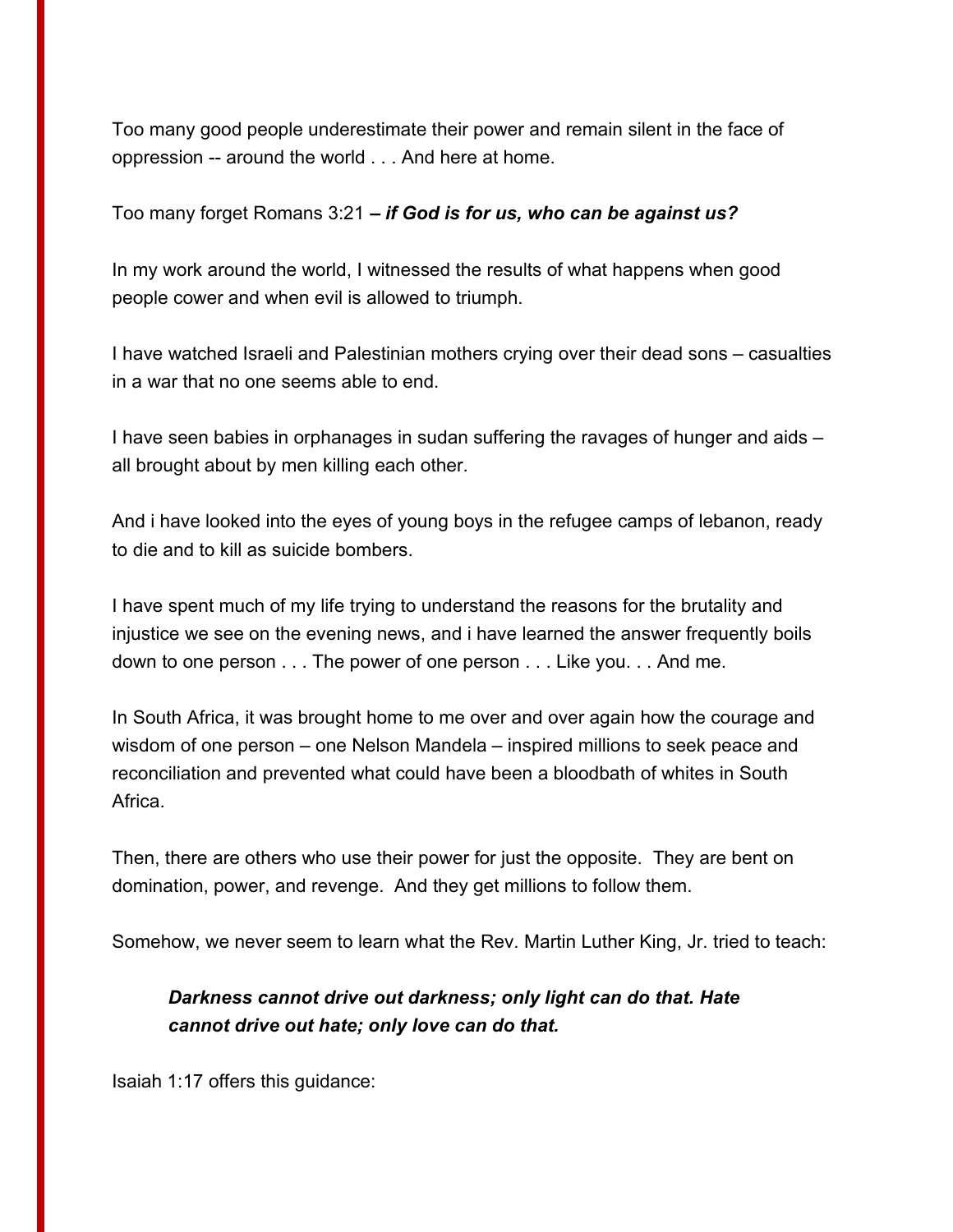*Learn to do right; seek justice. Defend the oppressed. Take up the cause of the fatherless; Plead the case of the widow*.

In times like these, when the world is in chaos and our own communities are wracked with political, economic, and racial turmoil, the world needs each of us to live out these words and be that one good Samaritan with the courage to stand for what is right. . . And to help those in need.

Let me share with you another little story that may prove even more enlightening, if alarming. I used to work with the mayor of Harrisburg . . . One afternoon, he came into my office, sat down and told me my son had been in some danger. He had stopped a burglary in process in Harrisburg.

He told me, Cole was driving down the street when he saw a woman . . . she seemed to be an older Asian woman. . . Being dragged out of a small grocery store and into the street. My son started honking his horn and then pulled over his car . . . Causing the man to stop and run. Cole then got out of his car and ran to help the woman get up and back into her store.

But that was a dangerous thing for him to do, the mayor said soberly . . . Very dangerous. That man could have had a gun.

Well, you can just about guess what I told my son when I got him on the phone.

That was a reckless and dangerous thing to do, I said in no uncertain terms. That man could have had a gun. . .you could have been killed.

What one of us would want our child to risk being killed?

What one of us would want our child to be the good Samaritan if it meant getting shot?

I think all of us good parents are in full agreement here. Which makes it all the more powerful to understand this last little story we should share today.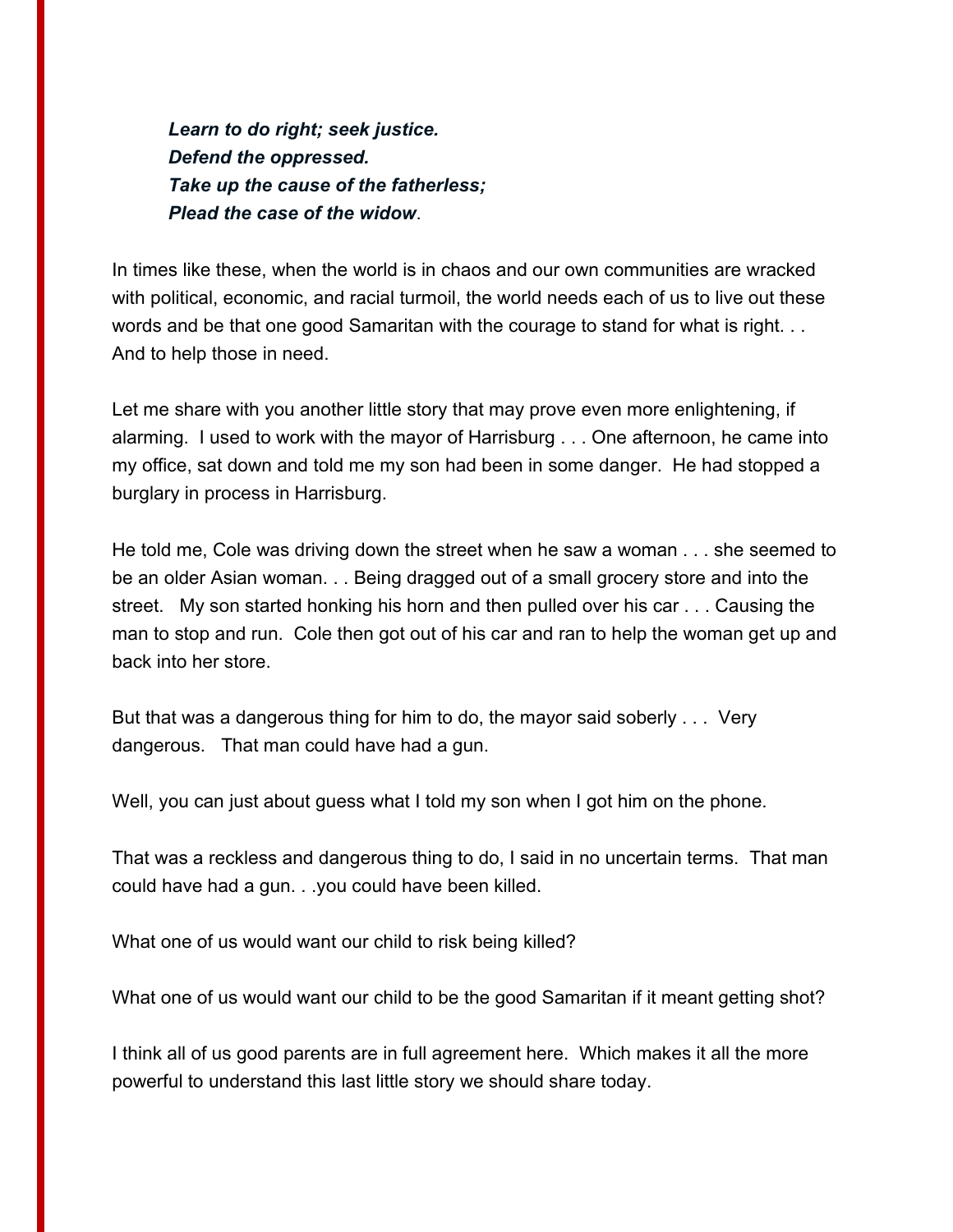There was another son who did an even more dangerous thing . . . And frankly, he did it for people who were pretty awful and didn't deserve it in the least. He did it for people who turn the other way when they see suffering and injustice. He did it for people who may even cause injustice and suffering.

No, this son didn't just stop a burglary or help a poor woman and her dog up from the pavement. . . This son not only risked his life to save those who desperately needed help. He gave up his life so that we might live.

He was scorned, beaten, and hung on a cross to die. And he did it knowingly . . . Out of love.

We tell his story all the time, but it isn't until we contemplate giving up our own child that we even begin to realize what a sacrifice it was.

And unlike this imperfect mother, God our father didn't chastise his son for dying to save the world.

Christian friends . . . We did nothing to earn such love. We don't deserve it. Those who acknowledge his sacrifice and vow to accept salvation are called to do at least these two things . . . To love God with our whole hearts. . . And to love our neighbors as ourselves.

In case there is any confusion about terms -- anybody who had passed me on that cold day when I lay on the ground would have been my neighbor.

Our neighbor was that woman being dragged out of her grocery store.

Our neighbors are those who may look differently from us, speak differently from us and even pray differently from us.

Yes, we are called to love our fellow human beings . . . As much we love ourselves.

And if there is any question about what love is, let us contemplate these words again from 1 Corinthians 13 . . .